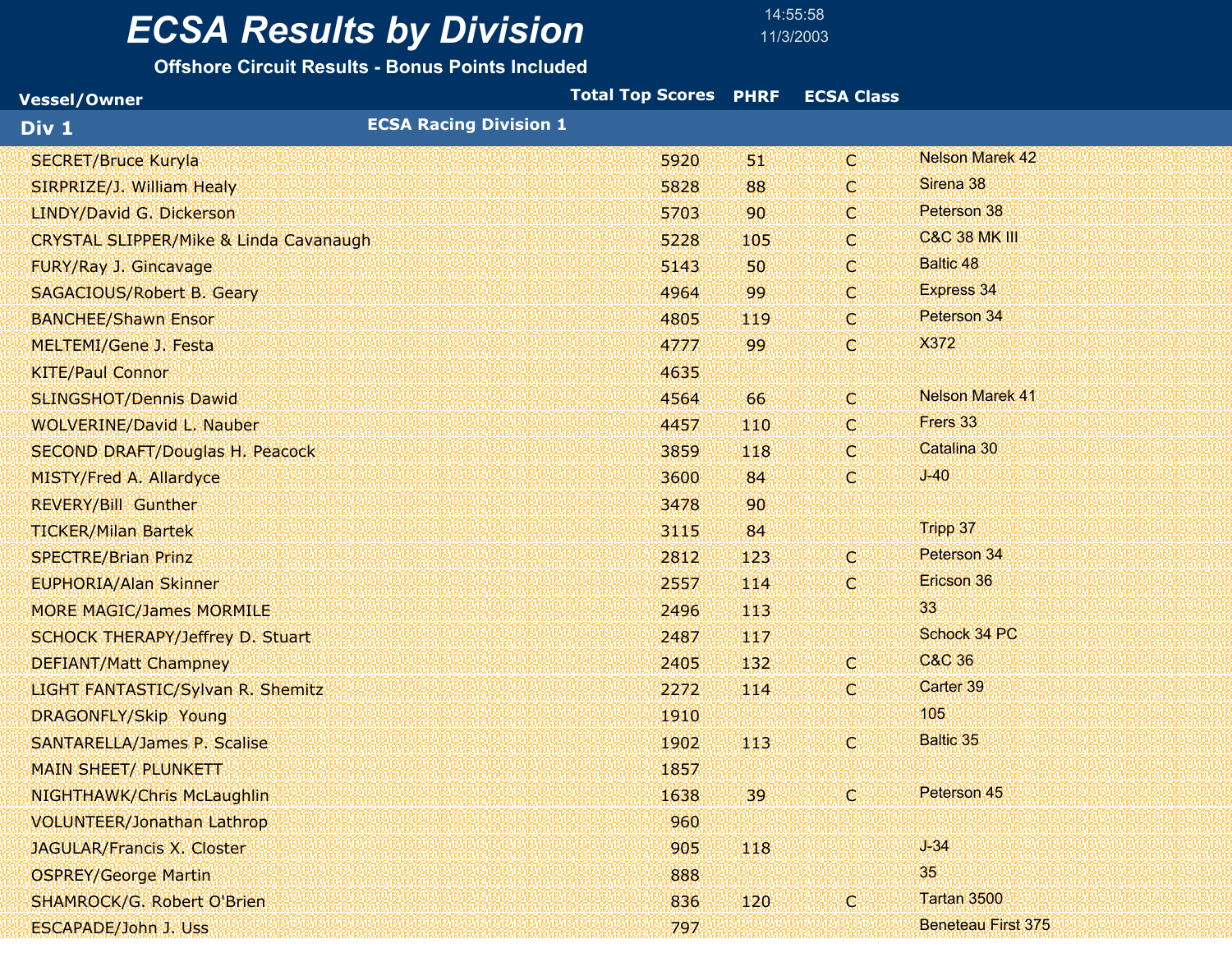14:55:58

| <b>Vessel/Owner</b>                              |                               | Total Top Scores PHRF |     | <b>ECSA Class</b> |                           |  |
|--------------------------------------------------|-------------------------------|-----------------------|-----|-------------------|---------------------------|--|
| Div 2                                            | <b>ECSA Racing Division 2</b> |                       |     |                   |                           |  |
| <b>EUPHORIA/Douglas McDonald</b>                 |                               | 5851                  | 177 | Y.                | Pearson 30                |  |
| <b>GOLDEN RULE/Joe Kolodej</b>                   |                               | 5819                  | 168 | C.                | San Juan 30               |  |
| <b>CHECKERED DEMON/Neal S. O'Connell</b>         |                               | 5675                  | 161 | $\mathbb{C}$      | Holland ctm T/2           |  |
| <b>SALUD/Reinhard Sarges</b>                     |                               | 5617                  | 174 | C.                | Pearson 30                |  |
| <b>JOLLY MON/George / Sarah Loveday / Porter</b> |                               | 5612                  | 194 | C.                | <b>C&amp;C Redwing 30</b> |  |
| RESOLUTE/Roger Bauman_Jr.                        |                               | 5545                  | 153 | $\mathbb{C}$      | <b>C&amp;C 33</b>         |  |
| LEGACY III/John P. Read                          |                               | 5527                  | 147 | C.                | <b>C&amp;C 34</b>         |  |
| <b>BRER RABBIT III/William A. Loweth</b>         |                               | 5504                  | 149 |                   | C&C 33                    |  |
| <b>ESPERANCE/J. Nevin</b>                        |                               | 5244                  | 186 |                   | S <sub>2</sub> 27         |  |
| <b>PURSUIT/Dennis J. Marron</b>                  |                               | 5234                  | 135 | Y.                | S 2 9.1                   |  |
| <b>MENTOR/Mark Kondracky</b>                     |                               | 5178                  | 211 | $\mathbf{C}$      | Pearson 26                |  |
| <b>AQUILO/Manfred G. Noack</b>                   |                               | 4757                  | 167 | C.                | $J-28$                    |  |
| <b>DREAM CATCHER/Richard P. Scavotto</b>         |                               | 4708                  | 148 | C.                | <b>C&amp;C 35 Mk III</b>  |  |
| <b>CURLEW/Mark Andrews</b>                       |                               | 4599                  | 159 | C.                | C&C 33                    |  |
| <b>PARK PLACE/Richard A. Mentelos</b>            |                               | 3546                  | 153 | $\mathbb{C}$      | O'Day 34                  |  |
| <b>SERENITY/Spencer A. Kloter</b>                |                               | 2496                  |     |                   | <b>C&amp;C 35 MK I</b>    |  |
| RUSTY-NAIL/Clifford H. Fisher                    |                               | 1931                  | 174 | k.                | Pearson 31                |  |
| <b>GINGER SNAP/Len Mierzejewski</b>              |                               | 1839                  | 189 | $\mathbb{C}$      | <b>Isl 30 MK II</b>       |  |
| MADCAP VII/Daniel A. Bullard                     |                               | 1726                  | 140 | $\mathbb{C}$      | Beneteau 32s5 First       |  |
| <b>TUMULT 2/Bill Litke</b>                       |                               | 1550                  | 210 |                   | Ericson 30-1              |  |
| <b>DULCINEA/Robert Wyllie</b>                    |                               | 1500                  | 213 | $\mathbb{C}$      | Pearson 26                |  |
| <b>PHOENIX/Bruce Cox</b>                         |                               | 879                   |     |                   | 36                        |  |
| POUND FOOLISH/Eric Hakansen Bob Toothaker        |                               | 847                   |     |                   |                           |  |
| <b>DESTINY/Aborn D. Smith</b>                    |                               | 836                   | 215 |                   | 23                        |  |
| <b>CELEBRATION/Gerald/Priscilla Long</b>         |                               | 807                   | 138 | C.                | <b>C&amp;C 38</b>         |  |
| NIMBUS 2000/Richard Hansen                       |                               | 805                   | 162 |                   | 32 <sup>°</sup>           |  |
| L'ARCHE DE NOE'/Eric Sauer                       |                               | 793                   | 139 |                   | <b>Beneteau First 32</b>  |  |
| <b>ALCYONE/Bruce K. Girton</b>                   |                               | 774                   | 144 |                   | 30                        |  |
| <b>SERENDIPITY/Anthony Gallo</b>                 |                               | 750                   | 174 |                   | <b>C&amp;C 29</b>         |  |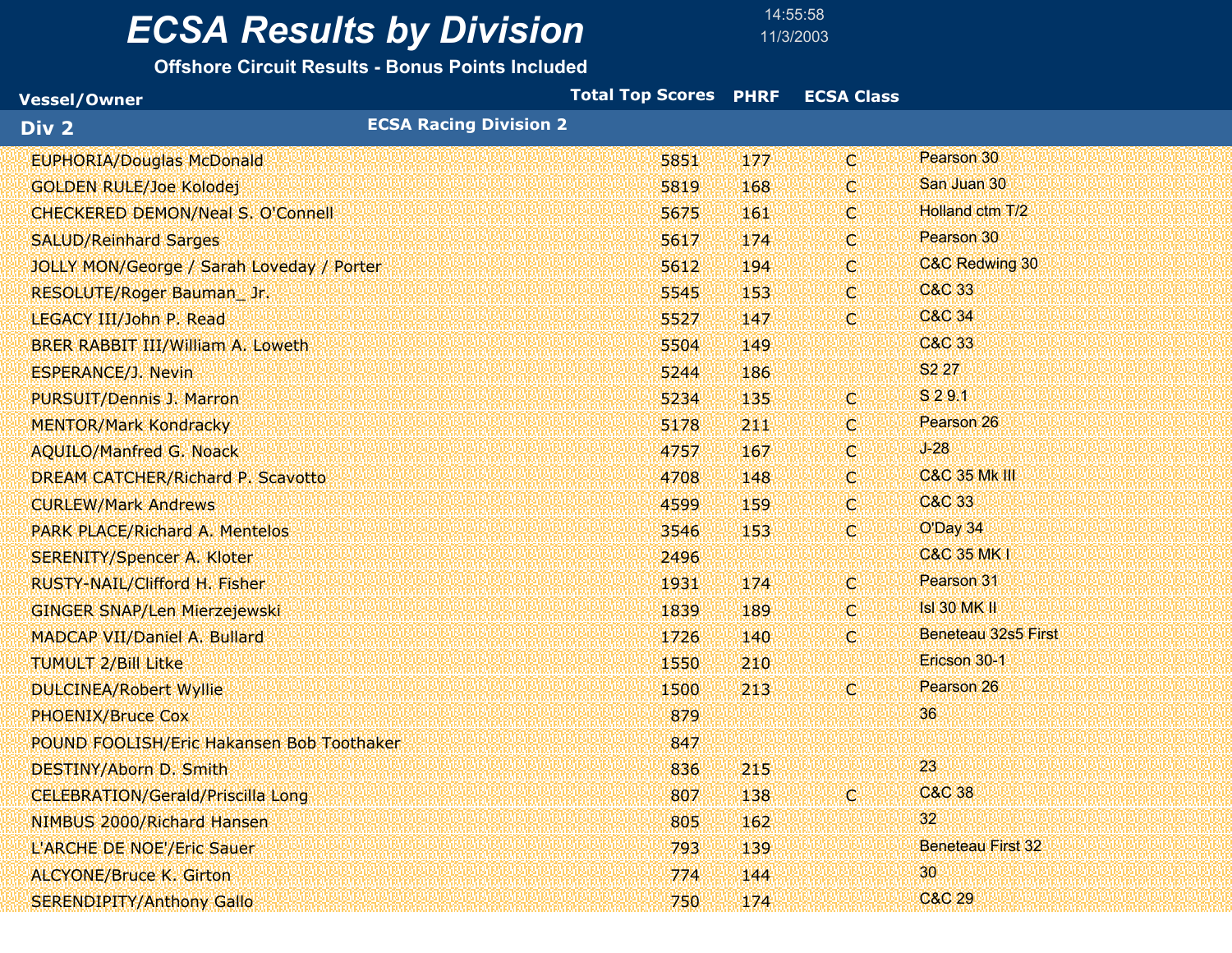14:55:58

| <b>Vessel/Owner</b>                           |                               | Total Top Scores PHRF |                | <b>ECSA Class</b> |                  |
|-----------------------------------------------|-------------------------------|-----------------------|----------------|-------------------|------------------|
| Div 3                                         | <b>ECSA Racing Division 3</b> |                       |                |                   |                  |
| <b>TOMAHAWK/Peter Bergendahl</b>              |                               | 5875                  | 113            | HP.               | $J-29$           |
| <b>HOOLIGAN/Peter Brinckerhoff</b>            |                               | 5825                  | 33             | HP.               | Evelyn 42        |
| DR. EVIL/Tom Treat                            |                               | 5812                  | 99             |                   | 29               |
| <b>SPLIT DECISION/ Seniff &amp; Nickerson</b> |                               | 5746                  |                |                   |                  |
| SAVAGE/C.P. Noel & Brendan N. McCarthy        |                               | 5631                  | 128            |                   | $J-27$           |
| <b>MAMA SAID NO!/Greg Gilmartin</b>           |                               | 5551                  | 114            |                   | $J-29$           |
| RICOCHET/Thomas Lee                           |                               | 5496                  | 48             | 'HP!              | $J - 120$        |
| <b>RIPPLE/Hugh O'Brien</b>                    |                               | 5257                  |                |                   |                  |
| <b>SNOW BIRD/Paul von Maffei</b>              |                               | 5164                  | 75             | WP.               | Schock 35        |
| PREMIUM/ROBERT AUSTIN-LAFRANCE                |                               | 5068                  | 128            |                   | 30               |
| <b>BAGATELLE/Thomas Doyle</b>                 |                               | 4831                  | $\overline{9}$ | HP.               | Kiss 44          |
| <b>ABRAXAS/Adam M. Walsh</b>                  |                               | 4683                  | 45             | k.                | Mumm 36          |
| <b>LOONEY TUNES/Carl D. Fast</b>              |                               | 4550                  | 123            | HP.               | Santana 30/30 GP |
| <b>CALIENTE/Joel Z. Green</b>                 |                               | 4517                  | 45             |                   | Mumm 36          |
| COYOTE/David R. Arklander                     |                               | 3940                  | 120            | WP.               | Spoyer ctm       |
| <b>SLAINTE/George McCarthy</b>                |                               | 3743                  | 93             |                   | 33               |
| SHOWDOWN/Bijan Rasadi                         |                               | 3739                  | 113            | HP.               | $J-29$           |
| WOODY/Lawrence H. Hennessy                    |                               | 3511                  | 81             | HP.               | $J - 105$        |
| <b>BRIALLIANT DISGUISE/Michael Lebov</b>      |                               | 3440                  | 128            |                   | 26               |
| <b>WAHOO/Philip Dickey</b>                    |                               | 3410                  | 18             |                   | 41               |
| <b>EN CHARETTE/Ron Noe</b>                    |                               | 3327                  | 75             | HP.               | <b>Noe 36</b>    |
| <b>FACTORY GIRL/William G. Canning</b>        |                               | 2859                  | 127            | 'HP!              | Santana 30/30    |
| <b>JEZEBEL/Wayne Morse</b>                    |                               | 2459                  | 75             | HP.               | <b>SR-33</b>     |
| <b>WINGS/Jack Rodgers</b>                     |                               | 2458                  | 128            | HP.               | Soverel 30       |
| <b>CUP/Gerald C. Shea</b>                     |                               | 1905                  | 87             | HP                | $J - 105$        |
| <b>ZORRO/Jim Nichols</b>                      |                               | 1844                  | 74             | <b>HP</b>         | $J-35$           |
| <b>MODERATION/George Ferguson</b>             |                               | 1802                  |                |                   |                  |
| <b>TWENTYSOMETHING/Chris Daniels</b>          |                               | 1748                  | 113            | HP.               | J-29 MHOB        |
| <b>BALANCE/Jim Ohlheiser</b>                  |                               | 1722                  | 84             | HP.               | $J-33$           |
| <b>ANIMATION/J WALSER</b>                     |                               | 1681                  | 120            |                   | 29               |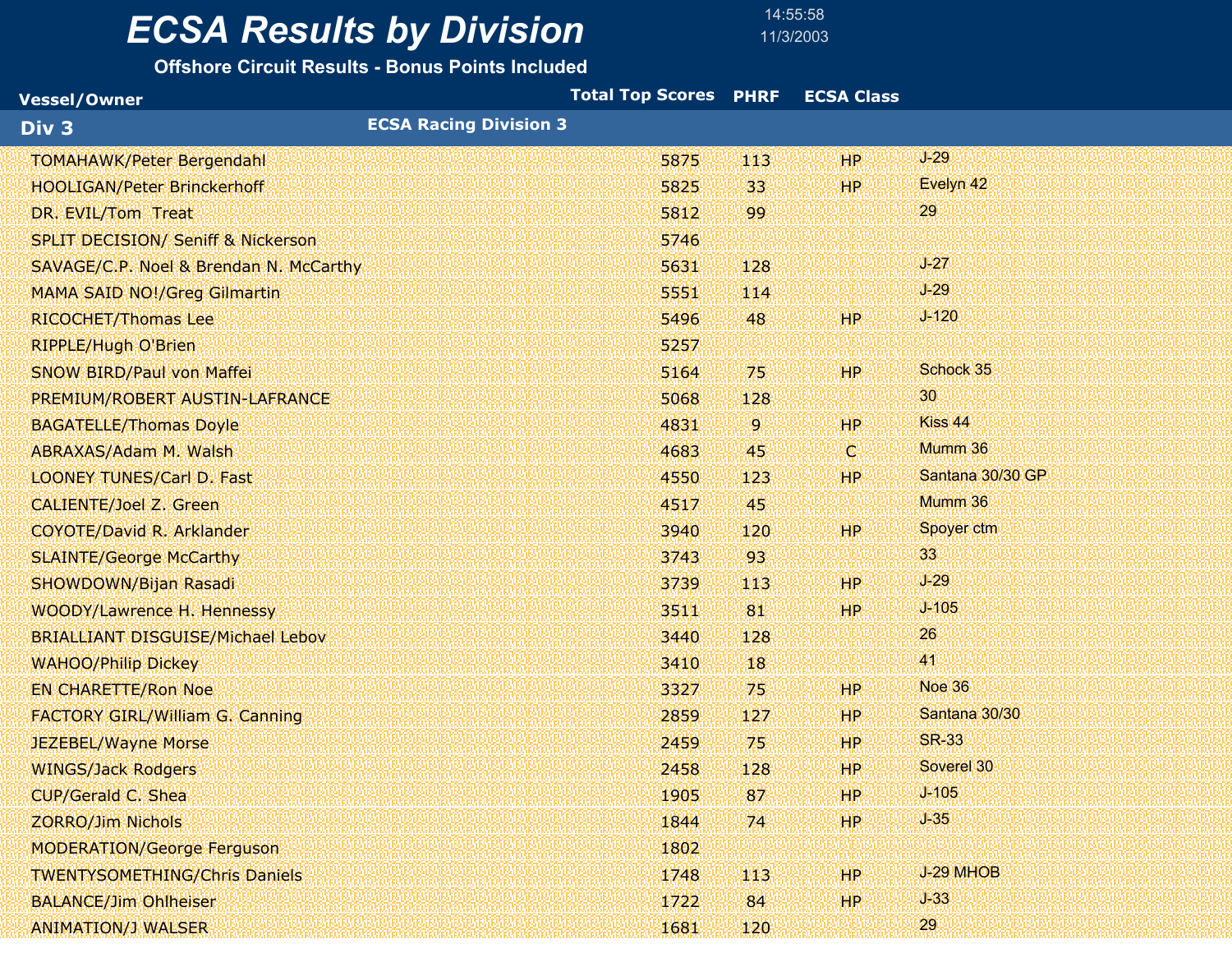14:55:58

| <b>Vessel/Owner</b>                  |                               | <b>Total Top Scores</b> | <b>PHRF</b> | <b>ECSA Class</b> |                      |  |
|--------------------------------------|-------------------------------|-------------------------|-------------|-------------------|----------------------|--|
| J'AI TU/Gary Bennett                 |                               | 1500                    | 75          | HP.               | $J-35$               |  |
| <b>LOOSE FISH/John Niewenhous</b>    |                               | 912                     |             |                   |                      |  |
| Div <sub>4</sub>                     | <b>ECSA Racing Division 4</b> |                         |             |                   |                      |  |
| <b>EN CHARETTE/Paul L. Jennings</b>  |                               | 5788                    | 141         | HP.               | <b>Noe 27</b>        |  |
| ONE UP/Lincoln F. Schoenberger       |                               | 5787                    | 150         |                   | <b>Wyliecat 30</b>   |  |
| <b>TENSPEED/Nicholas J. Amendola</b> |                               | 5738                    | 132         | HP.               | <b>Tarten Ten</b>    |  |
| <b>HELLFIRE/Ron Levine</b>           |                               | 5579                    | 167         | <b>HP</b>         | Soverel 26           |  |
| <b>ANNELIESE/John Hale</b>           |                               | 5283                    | 177         | HP.               | Capri 25             |  |
| <b>GOOMBAY SMASH/Stu Craig</b>       |                               | 5273                    | 139         | HP.               | $J-30$               |  |
| <b>KARI/Patrick M. Collins</b>       |                               | 5252                    | 139         | HP.               | <b>Pearson Flyer</b> |  |
| <b>WINDSHEAR/David C. Gilmore</b>    |                               | 5179                    | 135         | HP.               | Olson 911            |  |
| <b>NUNNEHI/Mark Dixon</b>            |                               | 5176                    | 135         | HP.               | Olson 911            |  |
| <b>COLD DUCK/John A. Tracy</b>       |                               | 4720                    | 144         | HP.               | $J-30$               |  |
| <b>WAVEWALKER/David Walker</b>       |                               | 3644                    | 138         |                   | $J-30$               |  |
| <b>FIREFLY/James Gregory</b>         |                               | 3168                    | 180         |                   | 20                   |  |
| <b>MUDSLIDE/Jack Scaduto</b>         |                               | 2754                    | 147         | HP.               | Evelyn 25            |  |
| <b>AUDACIOUS/Robert S. Farnum</b>    |                               | 2336                    | 147         | <b>HP</b>         | Evelyn 25            |  |
| <b>MAYBE/Chris Field</b>             |                               | 1959                    | 171         | HP.               | $J-24$               |  |
| <b>SHOCKWAVE/Moise Solomon</b>       |                               | 1919                    | 171         |                   | $J-24$               |  |
| FIREBALL/Don & Bob Kern              |                               | 1881                    |             |                   | 35                   |  |
| <b>BAD DOG/BILL MORTENSEN</b>        |                               | 1782                    | 171         | HP.               | $J-24$               |  |
| <b>FALCON/Charles Stoddard</b>       |                               | 1658                    |             |                   | 30                   |  |
| <b>SURPRISE!/William Cronin</b>      |                               | 1629                    | 144         |                   | $J-30$               |  |
| <b>FLATLINE/Jason Swan</b>           |                               | 1623                    | 171         | HP.               | $J-24$               |  |
| <b>TEN SPEED/Rory Scully</b>         |                               | 1520                    | 171         | <b>HP</b>         | $J-24$               |  |
| <b>GANG WAY/Edward S. Becker</b>     |                               | 966                     | 171         | HP.               | $J-24$               |  |
| BRUJA/R. Ronshagen                   |                               | 847                     |             |                   | 26                   |  |
| <b>SLINGSHOT/Jack Greifzu</b>        |                               | 807                     | 138         | <b>HP</b>         | $J-30$               |  |
| <b>ESCAPADE/Robert W. Koucky</b>     |                               | 750                     | 138         | HP.               | $J-30$               |  |
| Div 5                                | <b>ECSA Racing Division 5</b> |                         |             |                   |                      |  |
| <b>BEARCAT/Jack Lombard</b>          |                               | 5634                    | 192         | AB                | Nonsuch 30           |  |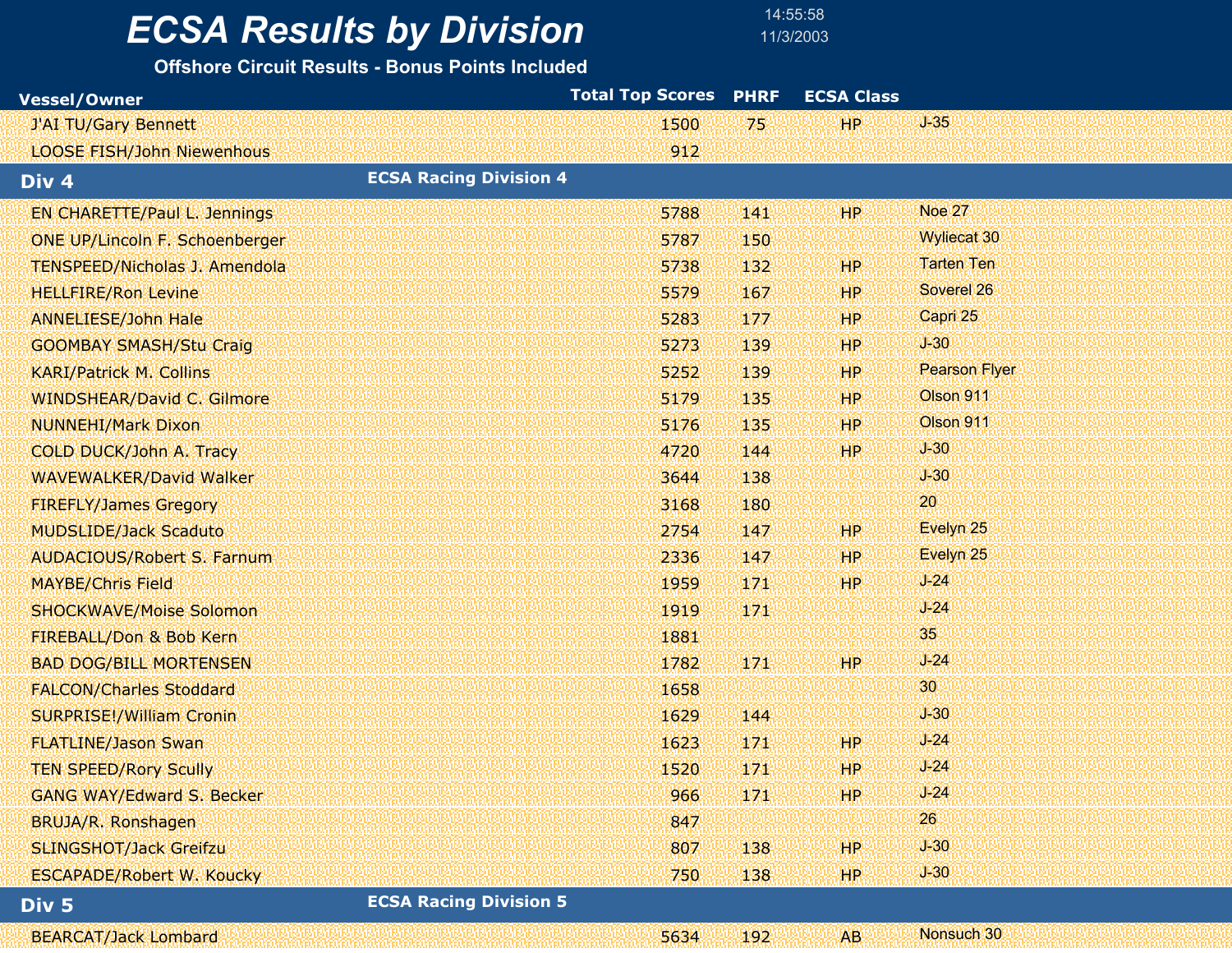### *ECSA Results by Division* 11/3/2003

14:55:58

| <b>Vessel/Owner</b>                               | <b>Total Top Scores</b> | <b>PHRF</b> | <b>ECSA Class</b> |                         |
|---------------------------------------------------|-------------------------|-------------|-------------------|-------------------------|
| <b>WATERCOLORS/Bill Drinkuth</b>                  | 5618                    | 207         | <b>AB</b>         | Morgan 28               |
| SE THERIN/Richard W. Magner                       | 4951                    | 273         | AB                | Catalina 22             |
| <b>JUST FRIENDS/Ed Purcell</b>                    | 4521                    | 216         | <b>AB</b>         | <b>Pearson Wanderer</b> |
| XAPISMA/Robert I. Welsh Jr.                       | 4209                    | 184         |                   | Pearson 424 ketch       |
| <b>VALIANT/Robert E. Bunger</b>                   | 4090                    | 183         | <b>AB</b>         | Tartan 34 (1976)        |
| <b>ROGUE/Seville Simonds</b>                      | 3519                    | 126         |                   | 29 ctm                  |
| PIPER TOO/Robert J. Almeida                       | 3390                    | 177         | <b>AB</b>         | Tartan 34-1             |
| <b>TYNAJE/Peter C. Ross</b>                       | 3352                    | 143         | <b>AB</b>         | Ohlson 38               |
| <b>CELEBRATION/Jeffrey W. Going</b>               | 2577                    | 248         | <b>AB</b>         | Morgan 24               |
| <b>SANIBEL/Gerry H. Keeler</b>                    | 2482                    | 212         | <b>AB</b>         | Pearson 30 (Wanderer)   |
| SISU/Lochlin Syme                                 | 2373                    | 231         | <b>AB</b>         | Nonsuch 26              |
| <b>INTUITION/John Kittel</b>                      | 966                     |             |                   |                         |
| SE THERIN(NON SPIN)/Richard W. Magner             | 951                     |             |                   |                         |
| <b>IRRRESTIBLE/James Slimmon Jr.</b>              | 905                     |             |                   | $37 - 2$                |
| <b>WAVE FUNCTION/Bruce Dinsmore</b>               | 905                     |             |                   |                         |
| POSEIDON/Peter L. Costas                          | 853                     | 197         | AB <sub></sub>    | Little Harbor (Tor) 36  |
| <b>OUR TERN/Jack Washbrun</b>                     | 776                     |             |                   | 31                      |
| <b>CARPE DIEM/Joseph KAPLOWE</b>                  | 750                     |             |                   |                         |
| <b>ECSA Racing Division 6</b><br>Div <sub>6</sub> |                         |             |                   |                         |
| <b>SPANISH MOON/Toby Halsey</b>                   | 5577                    | 57          |                   |                         |
| <b>XSNRG/C. Beckman Swanson</b>                   | 5429                    | 87          | <b>SB</b>         | <b>Antrim 27</b>        |
| <b>RELENTLESS/kevin horrigan</b>                  | 5190                    | 81          |                   | 105                     |
| GO DOG GO/                                        | 5091                    | 45          |                   |                         |
| <b>QUANTUM LEAP/Patrick B. Dillon</b>             | 4943                    | 90          |                   |                         |
| XLR8/Bradford J. Porter                           | 4673                    | 96          | <b>SB</b>         | Carrera 280             |
| <b>DREAMLAND EXPRESS/Mark Belsky</b>              | 3109                    | 114         | <b>SB</b>         | $J-80$                  |
| RAGTIME/Rodney S. Johnstone                       | 905                     | 54          | <b>SB</b>         | $J-90$                  |
| <b>SPQR/Jeffrey M. Sumner</b>                     | 664                     | 114         | <b>SB</b>         | $J-80$                  |
| <b>ECSA Racing Division 7</b><br>Div 7            |                         |             |                   |                         |
| PETARD/William A. Lieber                          | 4801                    | 138         | k.                | $J-34C$                 |
| <b>CAPRICORN/Judith C. Gibbs</b>                  | 4751                    | 153         | C.                | Ericson 38              |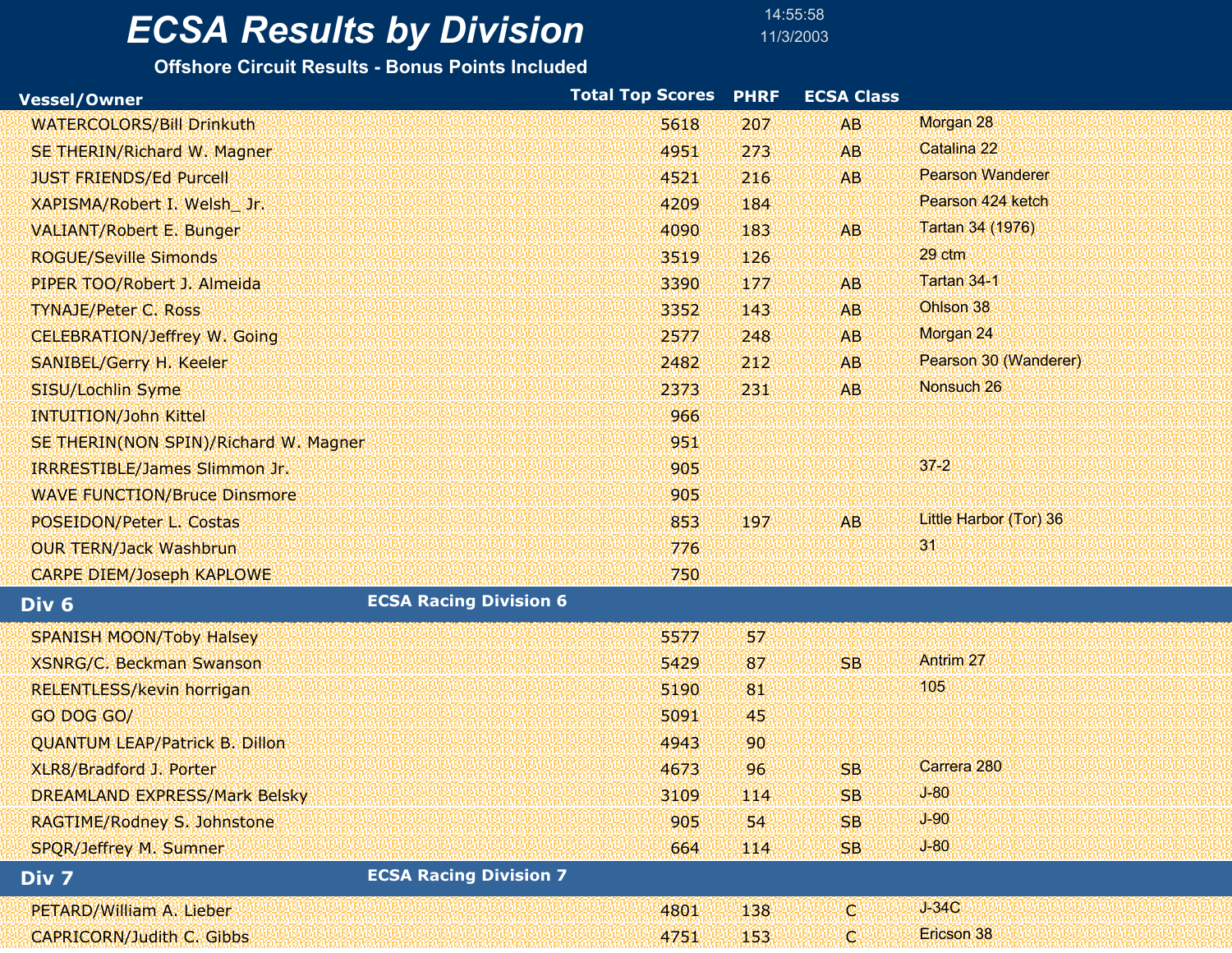14:55:58

| <b>Vessel/Owner</b>                      | <b>Total Top Scores</b> | <b>PHRF</b> | <b>ECSA Class</b> |                          |
|------------------------------------------|-------------------------|-------------|-------------------|--------------------------|
| <b>MAST TRANSIT II/David A. Kelly</b>    | 4695                    | 147         | HP                | $J-27$                   |
| VIB/James F. Barrett_ Jr.                | 4434                    | 116         | <b>C.</b>         | Tartan 41                |
| <b>SEAQUESTER/Michael E. Passero</b>     | 4427                    | 159         | k.                | Ericson 33               |
| <b>INTREPID/Sean Saslo</b>               | 4298                    | 100         |                   | 51                       |
| <b>ARROW/Bruce Lockwood</b>              | 3655                    | 99          | X.                | $J-36$                   |
| <b>BRYAN STATION/J. Douglas Craig</b>    | 3466                    | 169         | $\mathbb{C}$      | Catalina 36              |
| <b>WHAT'S NEXT/Ken Grey</b>              | 2771                    | 156         | $\mathbb{C}$      | <b>CS 30</b>             |
| <b>HORNET/Bob McLellan</b>               | 2658                    | 158         | k.                | O'Day 34 M               |
| SILVER BULLET/Clifford R. Banthin        | 2605                    | 144         | HP.               | Impulse 26               |
| PATRIOT/A.P. HALSEY                      | 1911                    |             |                   |                          |
| <b>MAGIC III/William H. Miller</b>       | 1629                    | 169         | X.                | Catalina 36              |
| PEREGRINE/Bill Kuczynski                 | 1569                    | 155         |                   | $34 - 11$                |
| <b>TRUE BLUE/Richard B. Lind</b>         | 1500                    | 159         |                   | 36-2 CB                  |
| <b>BLIND DATE/David HENDERSON</b>        | 944                     | 134         |                   |                          |
| <b>TELESIS/S. Edward Jeter</b>           | 853                     |             |                   |                          |
| <b>REACH/Jack Neades</b>                 | 830                     |             |                   |                          |
| DOLCE VENTO/Vincent J. Varano            | 815                     | 153         | .c.               | Tartan 34-2              |
| <b>ECSA Racing Division 8</b><br>Div 8   |                         |             |                   |                          |
| <b>WITCHCRAFT/John Crissey</b>           | 4712                    | 186         | k.                | Ranger 29                |
| <b>FASCINATION/James D. Francis</b>      | 4554                    | 193         | C.                | <b>Beneteau First 29</b> |
| <b>STARCHASER/Richard T. Steinhilber</b> | 4550                    | 175         | C.                | Hunter 34                |
| <b>ORION/Rick Pettit</b>                 | 4317                    | 171         | $\mathbb{C}$      | Hunter 355               |
| IRISH LADY/William J. St. John_ Jr.      | 4226                    | 215         | C.                | Ranger 26                |
| <b>EVERGREEN/Don Broderick</b>           | 4144                    | 201         | $\mathbb{C}$      | Cal 27 Mk III            |
| <b>KRISTINA/Roy N. Guile</b>             | 3499                    | 202         | $\mathbb{C}$      | Tartan 30                |
| <b>FAIR WIND/Hunt Foster</b>             | 3484                    | 186         |                   | 28                       |
| PRISM/Joel W. Mangini                    | 2606                    | 195         | X.                | C&C 29 - II              |
| <b>ON CUE/Charles Storrow</b>            | 1816                    | 290         |                   | Quickstep                |
| <b>LEDA/David Seligson</b>               | 1796                    | 257         | K.                | <b>Hinter Hoeller 25</b> |
| <b>SCOOCHTOO/Arthur Andrea</b>           | 1537                    | 222         | C.                | Catalina 30              |
| <b>HOT FUDGE/Richard A. Glassman</b>     | 980                     | 184         | $\mathbb{C}$      | Sadler 34                |